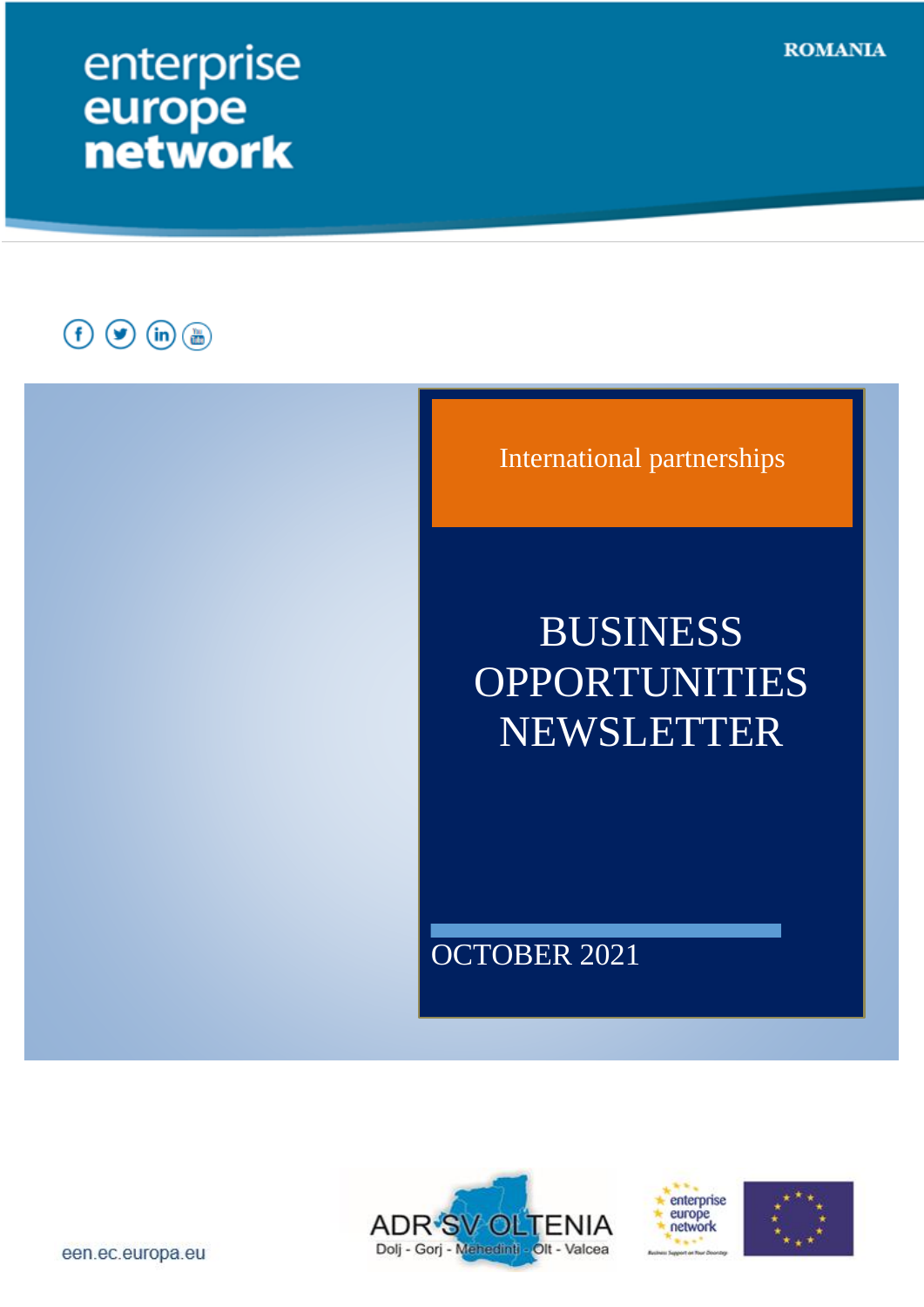## **Table of Contents**

| <b>Presentation of the Enterprise Europe Network</b>                                                                                                    | 3              |
|---------------------------------------------------------------------------------------------------------------------------------------------------------|----------------|
| <b>Business opportunities in the chemical sector</b>                                                                                                    |                |
| UK manufacturer and supplier of industrial and speciality chemicals seeks<br>distributors                                                               | $\overline{4}$ |
| <b>Business opportunities in the pet food sector</b>                                                                                                    |                |
| Polish company from the pet food industry is looking for suppliers of all<br>kinds of waste from the meat industry on the basis of a supplier agreement | 5              |
| <b>Business opportunities in the food sector</b>                                                                                                        |                |
| Turkish frozen food producer seeks for distributors in Slovenia, Serbia,<br>Croatia, Hungary, Romania                                                   | 6              |
|                                                                                                                                                         |                |

### **Business opportunities in the electric lighting equipment sector**

Ukrainian manufacturer of lighting fixtures and floodlights is looking for distribution services agreements for long term cooperation 7





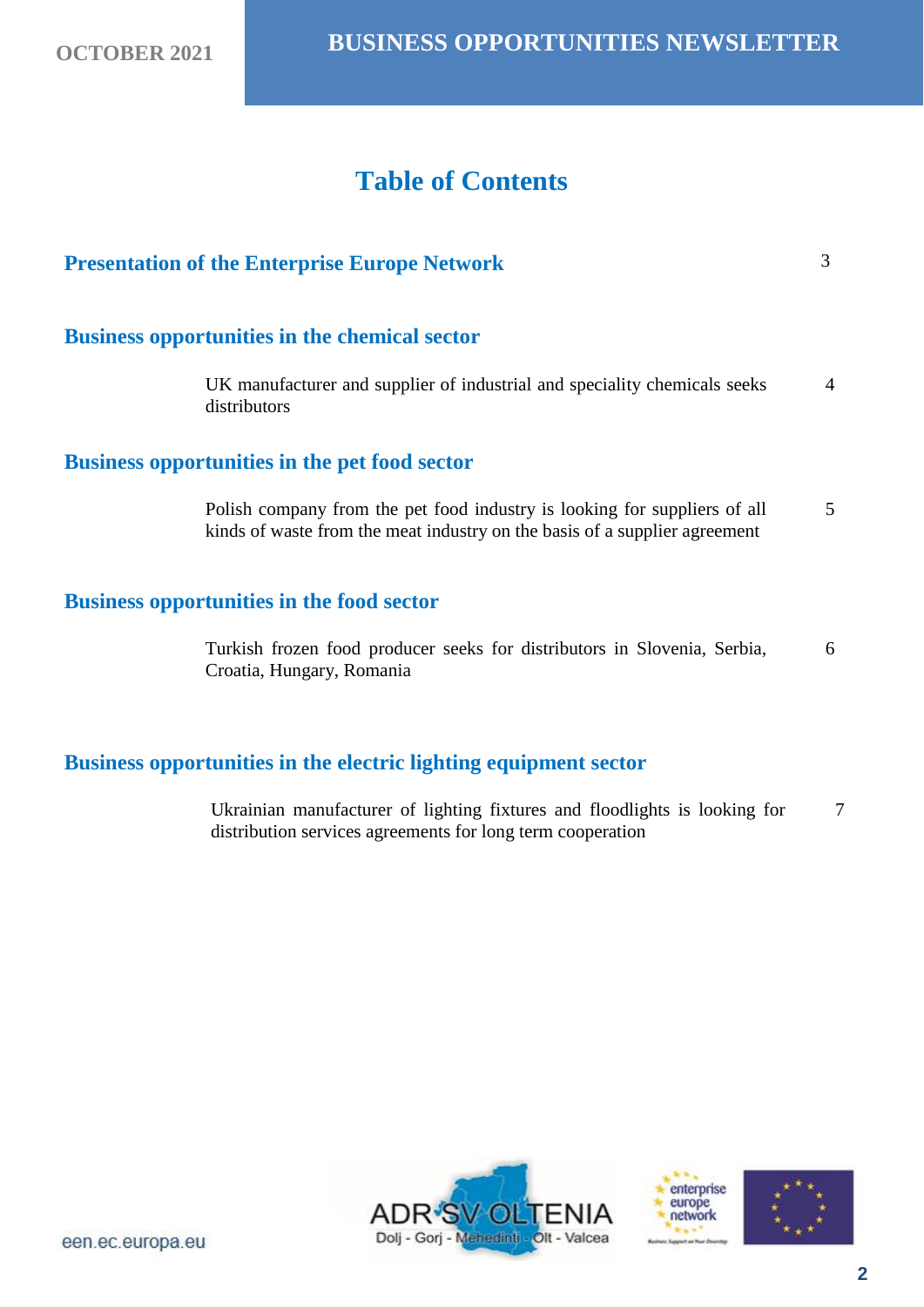The Enterprise Europe Network helps businesses innovate and grow on an international scale. It is the world's largest support network for small and medium-sized enterprises (SMEs) with international ambitions.

 The Network is active in more than 60 countries worldwide. It brings together 3,000 experts from more than 600 member organisations – all renowned for their excellence in business support.

 Member organisations include: technology poles, innovation support organisations, universities and research institutes, regional development organisations, chambers of commerce and industry.





 South-West Oltenia Regional Development Agency is a partner of the Enterprise Europe Network since January 2015 and aims to support SMEs in the South-West Oltenia Region in order to exploit international business development opportunities.

 For this purpose, South-West Oltenia RDA carries out several activities within the Ro-Boost SMEs Project – "Boosting Smart and Innovation-Driven Growth for Romanian SMEs", aimed at increasing the competitiveness of SMEs in terms of innovative capacity, energy efficiency, dynamic partnership, capitalizing on the available funding.

Below you will find a series of collaboration opportunities in order to access new markets and internationalize your business. The Network manages Europe's largest online database of business opportunities. The EEN's platform was created to facilitate the conclusion of partnerships between entities in the European Union and other continents, as well, and it is the gateway for your business on international development markets.

The profiles have been selected from the EEN's database, which you can consult by accessing the following link: [https://een.ec.europa.eu/partners.](https://een.ec.europa.eu/partners)

For any further information or support, in order to promote your collaborative interests through the Enterprise Europe Network platform, please contact us by emailing [office@adroltenia.ro](mailto:office@adroltenia.ro) and [mihaela.lupancescu@adroltenia.ro.](mailto:mihaela.lupancescu@adroltenia.ro)





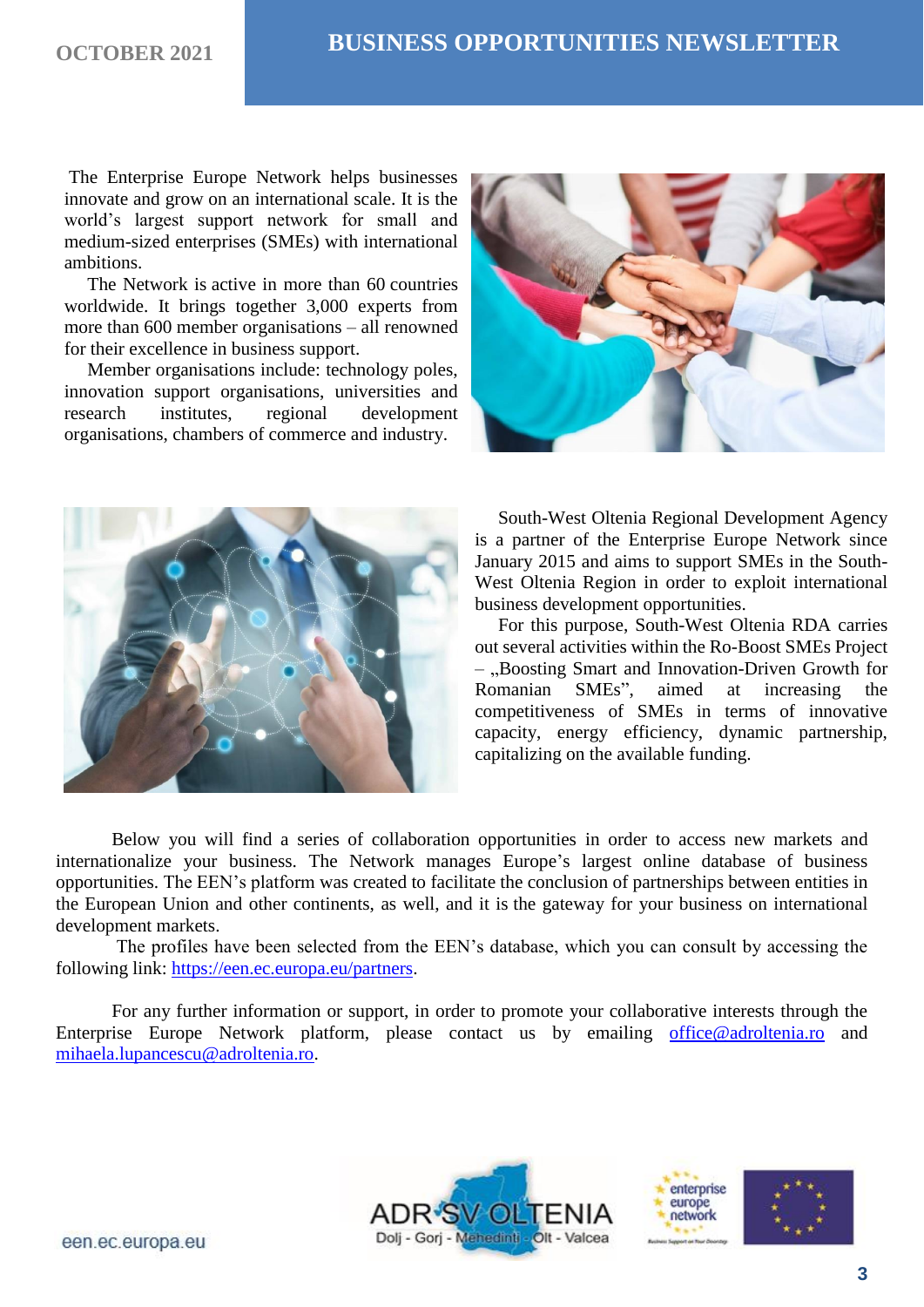#### **UK manufacturer and supplier of industrial and speciality chemicals seeks distributors**

**SUMMARY:** The UK Company develops industrial and specialty chemicals for industries and it is recognized as a world leading manufacturer of a peracetic acid product, and also as one of the most environmentally friendly and effective disinfectants on the market. The company wants to enter new markets to promote product and is interested in working with a distributor in the chemical trade sector.

**DESCRIPTION:** The UK Company is a successful one, with more than forty years of experience in the industrial chemicals sector. The company supplies products to a wide range of fields, such as: agrochemicals, animal care, water treatment, cleaning and food and beverage processing. The manufacture of peracetic acid is carried out in the United Kingdom in a state-of-the-art production facility, and the product is recognized as being specially designed for foreign markets due to the easy way it can be transported, but also due to increased market demand for such products. It is registered, in accordance with the Biocidal Products Regulation (BPR), as an approved biocidal industrial disinfectant and is recognized as one of the most environmentally friendly disinfectants on the market today. The company has previously exported peracetic acid to several countries in Europe and the Middle East and is trying to build on steady growth, developing additional sales in new countries.

**PARTNER SOUGHT:** Potential partners are preferred to be experienced distributors in the chemical trade and have key contacts in relevant sectors (such as animal care and hygiene) for this new product. Partners should have a good understanding of the benefits of peracetic acid and commit to promoting the product in accordance with its key points of sale and its unique applications. The company seeks to form mutually beneficial working relationships with partners and will be proactive in training and any necessary assistance in developing sales in new territories.

**REFERENCE: [BOUK20200217001](https://een.ec.europa.eu/tools/services/PRO/Profile/Detail/482bf3d9-aed7-453a-b811-247a81a60e05)**





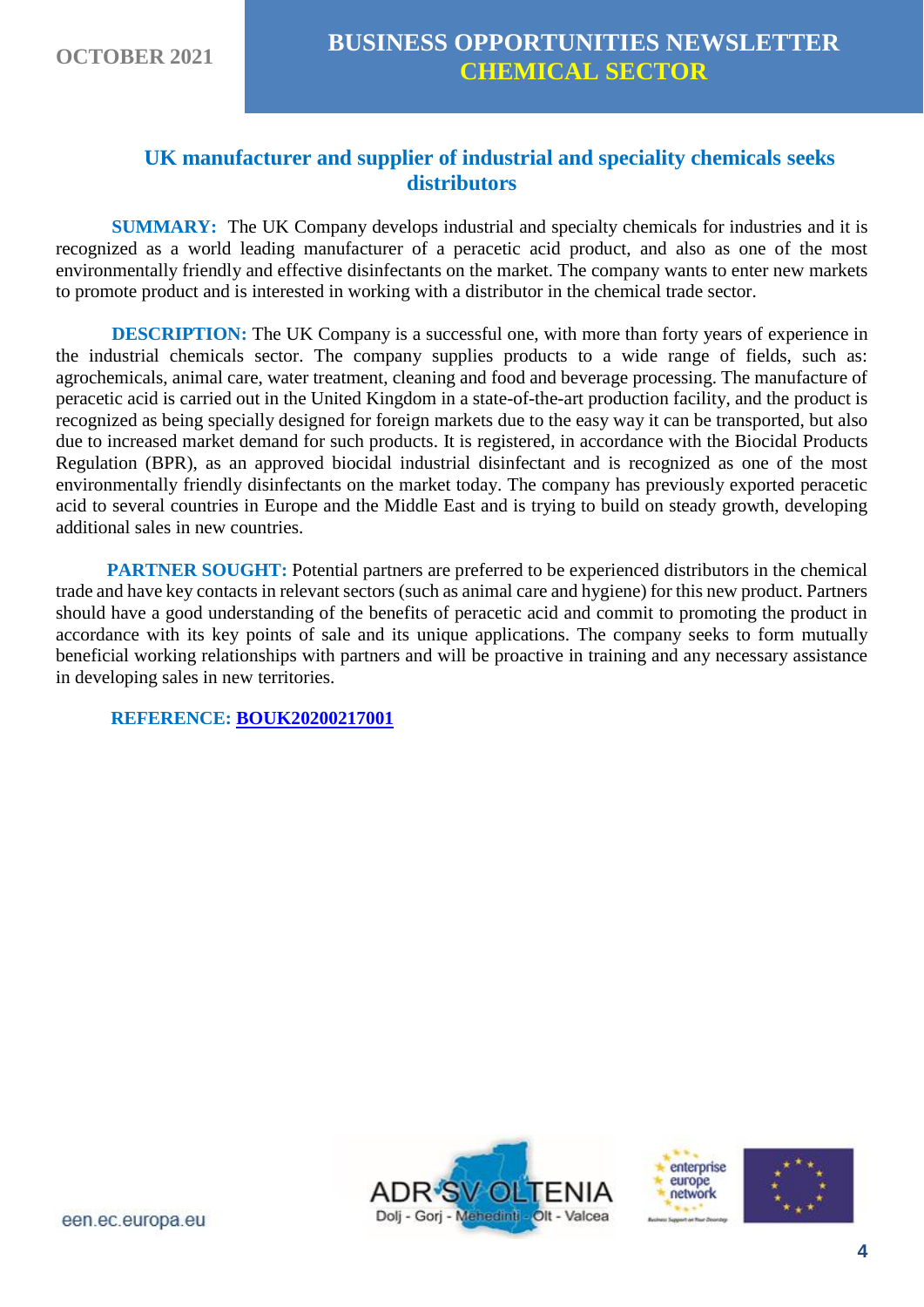#### **Polish company from the pet food industry is looking for suppliers of all kinds of waste from the meat industry on the basis of a supplier agreement**

**SUMMARY:** The Polish company is specialized in producing a wide range of dog chews. Various wastes from the meat industry are used for their production, and the company is looking for suppliers of such wastes from both European Union and non-EU countries, based on a supplier agreement.

**DESCRIPTION:** The Company has been operating on the Polish market since 2018 and it offers on the market a wide range of dry, natural dog chews. The products are made only from high quality raw materials that come from reliable suppliers. In the production process, the company cares about the natural environment and uses the latest technologies. This is why all products undergo a drying process that allows them to retain their natural flavors. Due to this, the products do not contain preservatives or artificial flavors. The HACCP (Hazard Analysis and Critical Control Points) system and the supervision provided by renowned veterinarians throughout the production process ensure the safety of the products. Various wastes from the meat industry are used to produce this type of food after a technologically advanced pre-treatment. Waste from the meat industry are animal by-products that are not intended for human consumption (eg bovine skins, ears, tails, larynx, trachea and more).

**PARTNER SOUGHT:** Potential suppliers are companies in the meat industry for example, slaughterhouses. Suppliers will deliver the necessary products according to orders and the current needs of the Polish company. The company is looking, in particular, for partners from Central and Eastern Europe, but also from outside Europe.

**REFERENCE: [BRPL20210419001](https://een.ec.europa.eu/tools/services/PRO/Profile/Detail/50fb0a28-7e9b-4b83-88cb-c2aee814a7bc)**



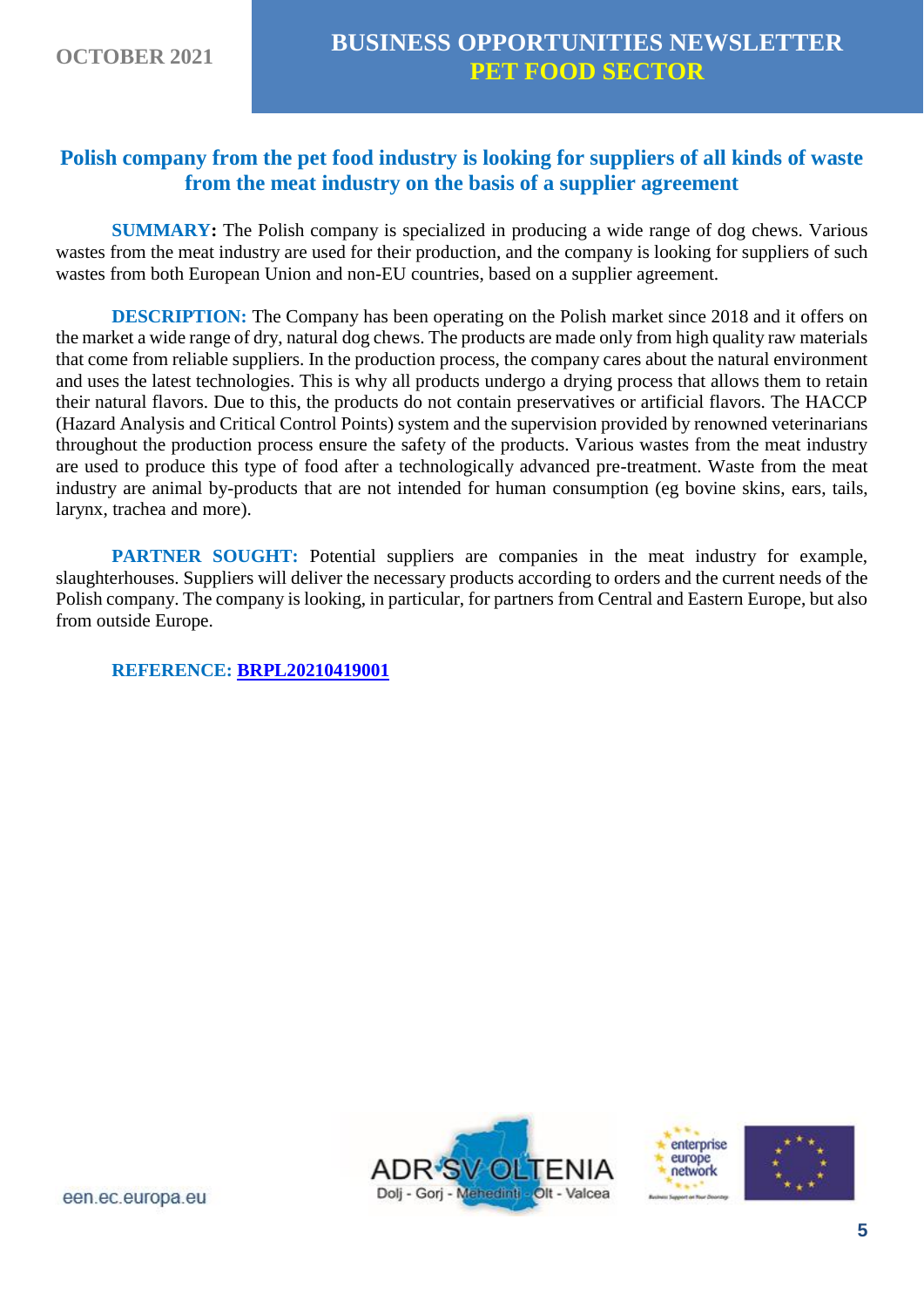#### **Turkish frozen food producer seeks for distributors in Slovenia, Serbia, Croatia, Hungary, Romania**

**SUMMARY:** A Turkish company wants to conclude a distribution service agreement for fresh and frozen fish and seafood with distributors in Slovenia, Serbia, Croatia, Hungary, and Romania.

**DESCRIPTION:** The company was founded in 1995 and provides services for whole public consumption places, gross grocery stores, restaurants and hotel chains and exports in many foreign countries such as America, Spain, Italy, Greece and Germany.The company is looking for distributors in Slovenia, Serbia, Croatia, Hungary, Romania in order to expand its sales network.

The company processes water products (fisheries) such as : caramote, prawn, whiting, pink shrimp, anchovy, octopus, sea bream, sardines, mullets, smelt and sea bass.

The company's productions are supplied seasonally by contractual boats operating in sea and lakes in Marmara and Black Sea reagons of Turkey water fishing and brought to its factory by refrigerated vehicles without breaking the cold chain. Packaged products are stored in frozen storage rooms and prepared for delivery. The company has BRC and HACCP certificates.

**PARTNER SOUGHT:** The Turkish company wants to identify seafood distributors in Slovenia, Serbia, Croatia, Hungary, and Romania in order to commercializeits products in their markets, through distribution services agreements. They may be wholesalers/distributors of food products, grocery stores or supermarkets. Restaurants and hotels can also be considered.

The partner must implement the specific food safety / HACCP requirements.

**REFERENCE: [BOTR20201119004](https://een.ec.europa.eu/tools/services/PRO/Profile/Detail/e05d198e-63fb-4b11-bbf4-a02a1618f041)**





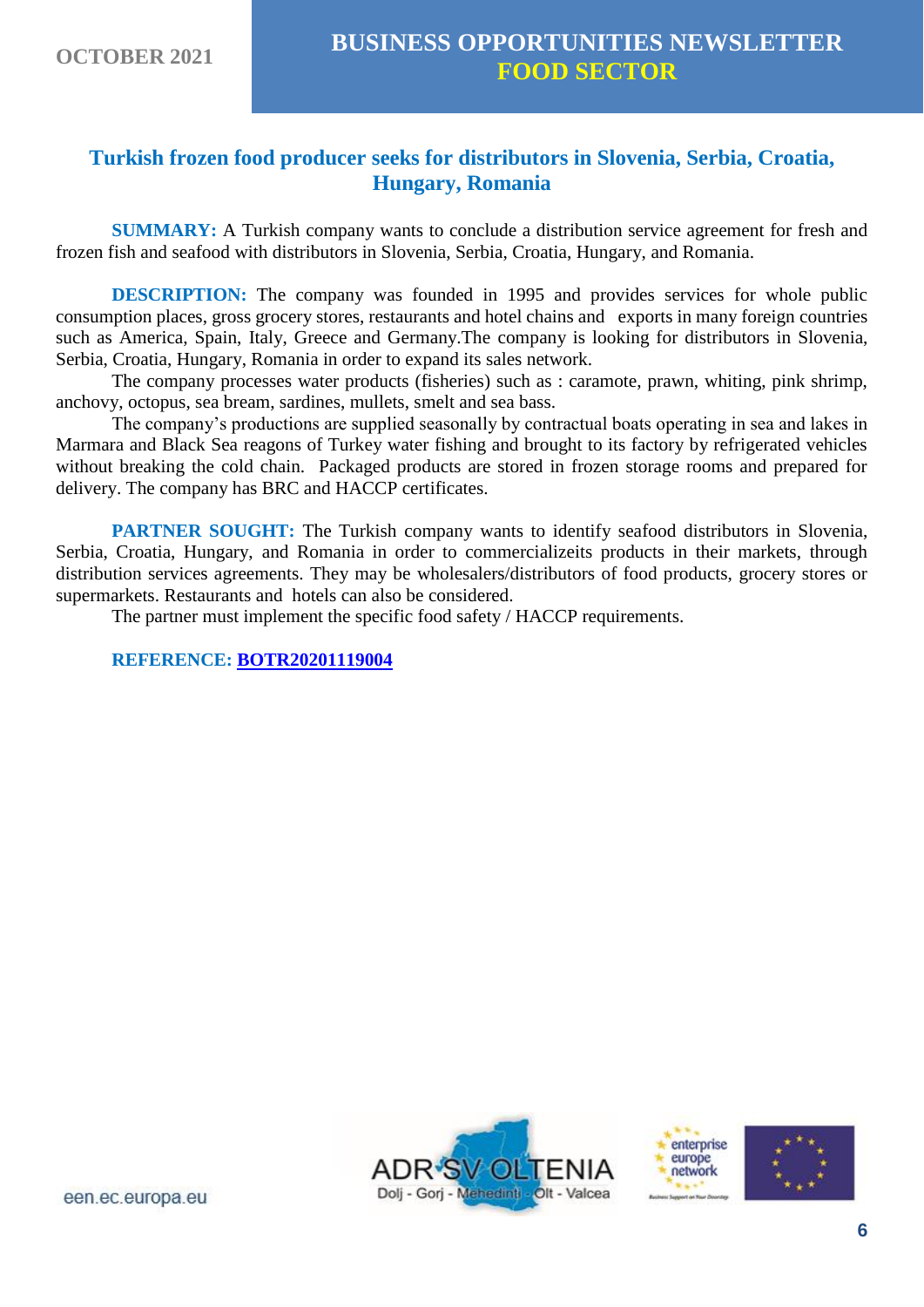#### **Ukrainian manufacturer of lighting fixtures and floodlights is looking for distribution services agreements for long term cooperation**

**SUMMARY:** Currently, the Ukrainian company is the biggest manufacturer of lighting fixtures in central Europe. The manufacturer has a full cycle of production. The first step is metal melting that gives the possibility of forming produced rival products.

The manufacturer is looking for distributors from Poland, Romania, Hungary, Slovak Republic, Czech Republic and Germany under distribution services agreements.

**DESCRIPTION:** The Ukrainian company has been producing lighting fixtures for wide use for over 60 years.

The products can be used in different spheres, such as:

- explosion-proof lighting fixtures;
- industrial lighting fixtures;
- floodlights;
- street lighting fixtures;
- local lighting fixtures;
- transport lighting fixtures (used for lighting subway cars, carriages, passenger carriages, etc.);
- exclusive, VIP lighting fixtures with crystal elements and gold-plated details.

The company is seeking distributors in Poland, Romania, Hungary, Slovakia Republic, Czech Republic, Germany. The partners should support the company's market entry and be in charge of client relationships. This includes also knowledge of local markets and key players.

**PARTNER SOUGHT:** The best partner is the company that has experience of supplying luminaries to the domestic market from foreign manufacturers. The partner company has to collect information about the market in which it operates and will pass it on to the lighting manufacturer**.**

**REFERENCE: [BOUA20210528002](https://een.ec.europa.eu/tools/services/PRO/Profile/Detail/fd0ac177-e711-4a56-b93c-31e4b08e3402)**